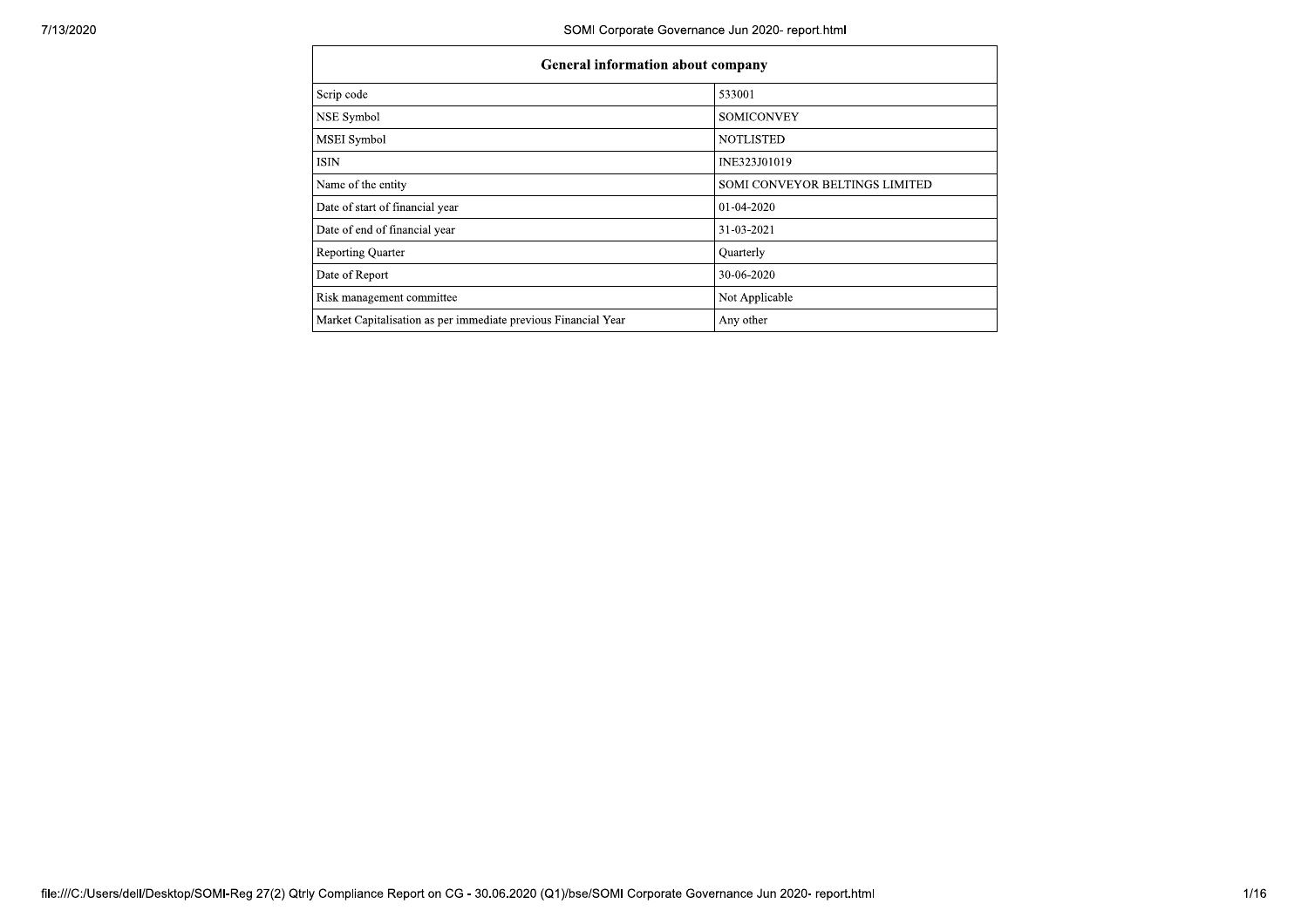|                |                     |                                                |                      |            |                                                |                            |                               |                            |                                                                                                      |                                             | <b>Annexure I</b>                                        |                            |                      |                                                       |                                                                                                                                                |                                                                                                                                                                      |                                                                                                                                                                          |                                                                                                                                                                                                            |                                      |                                      |
|----------------|---------------------|------------------------------------------------|----------------------|------------|------------------------------------------------|----------------------------|-------------------------------|----------------------------|------------------------------------------------------------------------------------------------------|---------------------------------------------|----------------------------------------------------------|----------------------------|----------------------|-------------------------------------------------------|------------------------------------------------------------------------------------------------------------------------------------------------|----------------------------------------------------------------------------------------------------------------------------------------------------------------------|--------------------------------------------------------------------------------------------------------------------------------------------------------------------------|------------------------------------------------------------------------------------------------------------------------------------------------------------------------------------------------------------|--------------------------------------|--------------------------------------|
|                |                     |                                                |                      |            |                                                |                            |                               |                            | Annexure I to be submitted by listed entity on quarterly basis                                       |                                             |                                                          |                            |                      |                                                       |                                                                                                                                                |                                                                                                                                                                      |                                                                                                                                                                          |                                                                                                                                                                                                            |                                      |                                      |
|                |                     |                                                |                      |            |                                                |                            |                               |                            |                                                                                                      |                                             | <b>I. Composition of Board of Directors</b>              |                            |                      |                                                       |                                                                                                                                                |                                                                                                                                                                      |                                                                                                                                                                          |                                                                                                                                                                                                            |                                      |                                      |
|                |                     |                                                |                      |            |                                                |                            |                               |                            | Disclosure of notes on composition of board of directors explanatory                                 |                                             |                                                          |                            |                      |                                                       |                                                                                                                                                |                                                                                                                                                                      |                                                                                                                                                                          |                                                                                                                                                                                                            |                                      |                                      |
|                |                     |                                                |                      |            |                                                |                            |                               |                            |                                                                                                      |                                             | Wether the listed entity has a Regular Chairperson   Yes |                            |                      |                                                       |                                                                                                                                                |                                                                                                                                                                      |                                                                                                                                                                          |                                                                                                                                                                                                            |                                      |                                      |
|                |                     |                                                |                      |            |                                                |                            |                               |                            |                                                                                                      |                                             | Whether Chairperson is related to MD or CEO   Yes        |                            |                      |                                                       |                                                                                                                                                |                                                                                                                                                                      |                                                                                                                                                                          |                                                                                                                                                                                                            |                                      |                                      |
| Sr             | Title<br>(Mr<br>Ms) | Name of the<br>Director                        | PAN                  | <b>DIN</b> | Category 1<br>of directors                     | Category 2<br>of directors | Category<br>3 of<br>directors | Date<br>of<br><b>Birth</b> | Whether<br>special<br>resolution<br>passed?<br>[Refer Reg.<br>$17(1A)$ of<br>Listing<br>Regulations] | Date of<br>passing<br>special<br>resolution | <b>Initial Date</b><br>of<br>appointment                 | Date of Re-<br>appointment | Date of<br>cessation | Tenure<br><sup>of</sup><br>director<br>(in<br>months) | No of<br>Directorship<br>in listed<br>entities<br>including<br>this listed<br>entity (Refer<br>Regulation<br>17A of<br>Listing<br>Regulations) | No of<br>Independent<br>Directorship<br>in listed<br>entities<br>including<br>this listed<br>entity<br>(Refer<br>Regulation<br>$17A(1)$ of<br>Listing<br>Regulations | Number of<br>memberships<br>in Audit/<br>Stakeholder<br>Committee(s)<br>including this<br>listed entity<br>(Refer<br>Regulation<br>$26(1)$ of<br>Listing<br>Regulations) | No of post<br>of<br>Chairperson<br>in Audit/<br>Stakeholder<br>Committee<br>held in listed<br>entities<br>including<br>this listed<br>entity (Refer<br>Regulation<br>$26(1)$ of<br>Listing<br>Regulations) | Notes for<br>not<br>providing<br>PAN | Notes for<br>not<br>providing<br>DIN |
|                | Mr                  | <b>OM</b><br><b>PRAKASH</b><br><b>BHANSALI</b> | AAYPB9950G           | 00351846   | Executive<br>Director                          | Chairperson MD             |                               | $10-$<br>$01 -$<br>1954    | <b>NA</b>                                                                                            |                                             | 16-06-2000                                               | 29-09-2017                 |                      |                                                       |                                                                                                                                                | $\theta$                                                                                                                                                             | $\theta$                                                                                                                                                                 | $\theta$                                                                                                                                                                                                   |                                      |                                      |
| $2^{\circ}$    | Mr                  | <b>VIMAL</b><br><b>BHANSALI</b>                | ADDPB0794O 00351851  |            | Executive<br>Director                          | Not<br>Applicable          |                               | $19-$<br>$07 -$<br>1979    | <b>NA</b>                                                                                            |                                             | 16-06-2000                                               | 29-09-2017                 |                      |                                                       |                                                                                                                                                | $\Omega$                                                                                                                                                             |                                                                                                                                                                          | $\mathbf{0}$                                                                                                                                                                                               |                                      |                                      |
| $\overline{3}$ | Mr                  | <b>GAURAV</b><br><b>BHANSALI</b>               | ADDPB0795R 100351860 |            | Executive<br>Director                          | Not<br>Applicable          |                               | $29-$<br>$07 -$<br>1980    | <b>NA</b>                                                                                            |                                             | 16-06-2000                                               | 29-09-2017                 |                      |                                                       |                                                                                                                                                | $\Omega$                                                                                                                                                             |                                                                                                                                                                          | $\theta$                                                                                                                                                                                                   |                                      |                                      |
| $\overline{4}$ | Mr                  | <b>MAHENDRA</b><br><b>RAKHECHA</b>             | ABBPR6748N 00648532  |            | Non-<br>Executive -<br>Independent<br>Director | Not<br>Applicable          |                               | $17-$<br>$06 -$<br>1968    | <b>NA</b>                                                                                            |                                             | 30-09-2006                                               | 30-09-2015                 |                      | 165                                                   |                                                                                                                                                |                                                                                                                                                                      | $\overline{2}$                                                                                                                                                           |                                                                                                                                                                                                            |                                      |                                      |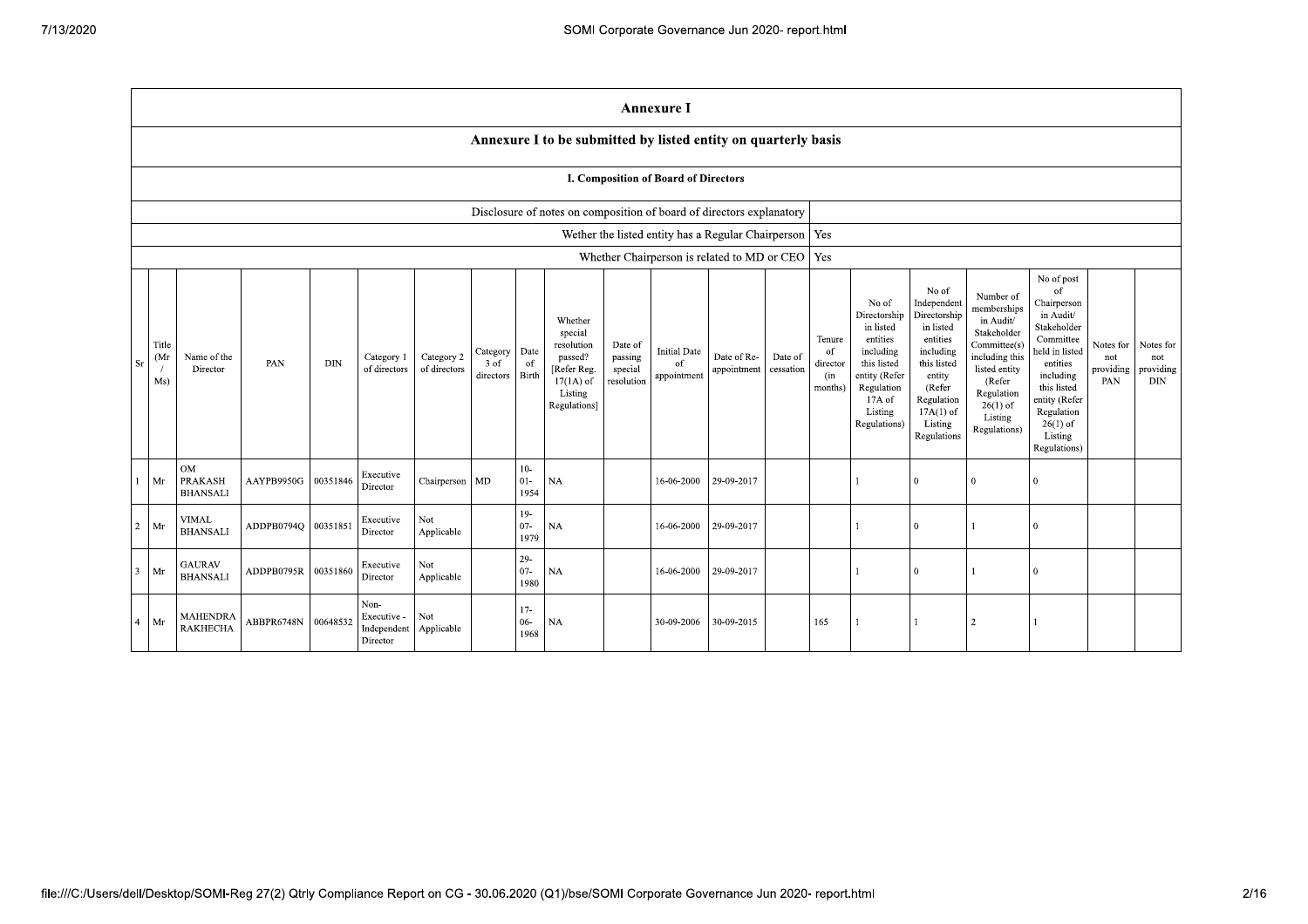|           |                                   |                                                  |                     |            |                                                             |                                          |                   |                          | I. Composition of Board of Directors                                                                 |                                             |                                          |                            |                      |                                                       |                                                                                                                                                  |                                                                                                                                                                      |                                                                                                                                                                          |                                                                                                                                                                                                                       |                                      |
|-----------|-----------------------------------|--------------------------------------------------|---------------------|------------|-------------------------------------------------------------|------------------------------------------|-------------------|--------------------------|------------------------------------------------------------------------------------------------------|---------------------------------------------|------------------------------------------|----------------------------|----------------------|-------------------------------------------------------|--------------------------------------------------------------------------------------------------------------------------------------------------|----------------------------------------------------------------------------------------------------------------------------------------------------------------------|--------------------------------------------------------------------------------------------------------------------------------------------------------------------------|-----------------------------------------------------------------------------------------------------------------------------------------------------------------------------------------------------------------------|--------------------------------------|
|           |                                   |                                                  |                     |            |                                                             |                                          |                   |                          | Disclosure of notes on composition of board of directors explanatory                                 |                                             |                                          |                            |                      |                                                       |                                                                                                                                                  |                                                                                                                                                                      |                                                                                                                                                                          |                                                                                                                                                                                                                       |                                      |
|           |                                   |                                                  |                     |            |                                                             |                                          |                   |                          | Wether the listed entity has a Regular Chairperson                                                   |                                             |                                          |                            |                      |                                                       |                                                                                                                                                  |                                                                                                                                                                      |                                                                                                                                                                          |                                                                                                                                                                                                                       |                                      |
| <b>Sr</b> | Title<br>(M <sub>I</sub> )<br>Ms) | Name of the<br>Director                          | PAN                 | <b>DIN</b> | Category 1<br>of directors                                  | Category 2   Category<br>0f<br>directors | 3 of<br>directors | Date<br>of<br>Birth      | Whether<br>special<br>resolution<br>passed?<br>[Refer Reg.<br>$17(1A)$ of<br>Listing<br>Regulations] | Date of<br>passing<br>special<br>resolution | <b>Initial Date</b><br>of<br>appointment | Date of Re-<br>appointment | Date of<br>cessation | Tenure<br><sup>of</sup><br>director<br>(in<br>months) | No of<br>Directorship<br>in listed<br>entities<br>including<br>this listed<br>entity (Refer<br>Regulation<br>$17A$ of<br>Listing<br>Regulations) | No of<br>Independent<br>Directorship<br>in listed<br>entities<br>including<br>this listed<br>entity<br>(Refer<br>Regulation<br>$17A(1)$ of<br>Listing<br>Regulations | Number of<br>memberships<br>in Audit/<br>Stakeholder<br>Committee(s)<br>including this<br>listed entity<br>(Refer<br>Regulation<br>$26(1)$ of<br>Listing<br>Regulations) | No of post<br><sup>of</sup><br>Chairperson<br>in Audit/<br>Stakeholder<br>Committee<br>held in listed<br>entities<br>including<br>this listed<br>entity (Refer<br>Regulation<br>$26(1)$ of<br>Listing<br>Regulations) | Notes for<br>not<br>providing<br>PAN |
| -5        | Mr                                | <b>YOGESH</b><br><b>MAHESHWARI</b>               | AAQPM6696N 01202089 |            | Non-<br>Executive -<br>Independent Applicable<br>Director   | Not                                      |                   | $07 -$<br>$05 -$<br>1959 | NA                                                                                                   |                                             | 10-01-2007                               | 30-09-2015                 |                      | 162                                                   |                                                                                                                                                  |                                                                                                                                                                      | $\theta$                                                                                                                                                                 |                                                                                                                                                                                                                       |                                      |
| 6         | Mr                                | <b>SHARAD</b><br><b>GYANMAL</b><br><b>NAHATA</b> | ACIPN2323F          | 06814502   | Non-<br>Executive -<br>Independent   Applicable<br>Director | Not                                      |                   | $17-$<br>$02 -$<br>1965  | <b>NA</b>                                                                                            |                                             | 12-02-2014                               | $01-10-2019$               |                      | 77                                                    |                                                                                                                                                  |                                                                                                                                                                      |                                                                                                                                                                          |                                                                                                                                                                                                                       |                                      |
| 7         | Ms                                | <b>SURBHI</b><br><b>RATHI</b>                    | ARIPR4034N          | 07115169   | Non-<br>Executive -<br>Independent Applicable<br>Director   | Not                                      |                   | $02 -$<br>$10-$<br>1988  | <b>NA</b>                                                                                            |                                             | 28-03-2015                               | 30-09-2015                 |                      | 63                                                    |                                                                                                                                                  |                                                                                                                                                                      | $\theta$                                                                                                                                                                 |                                                                                                                                                                                                                       |                                      |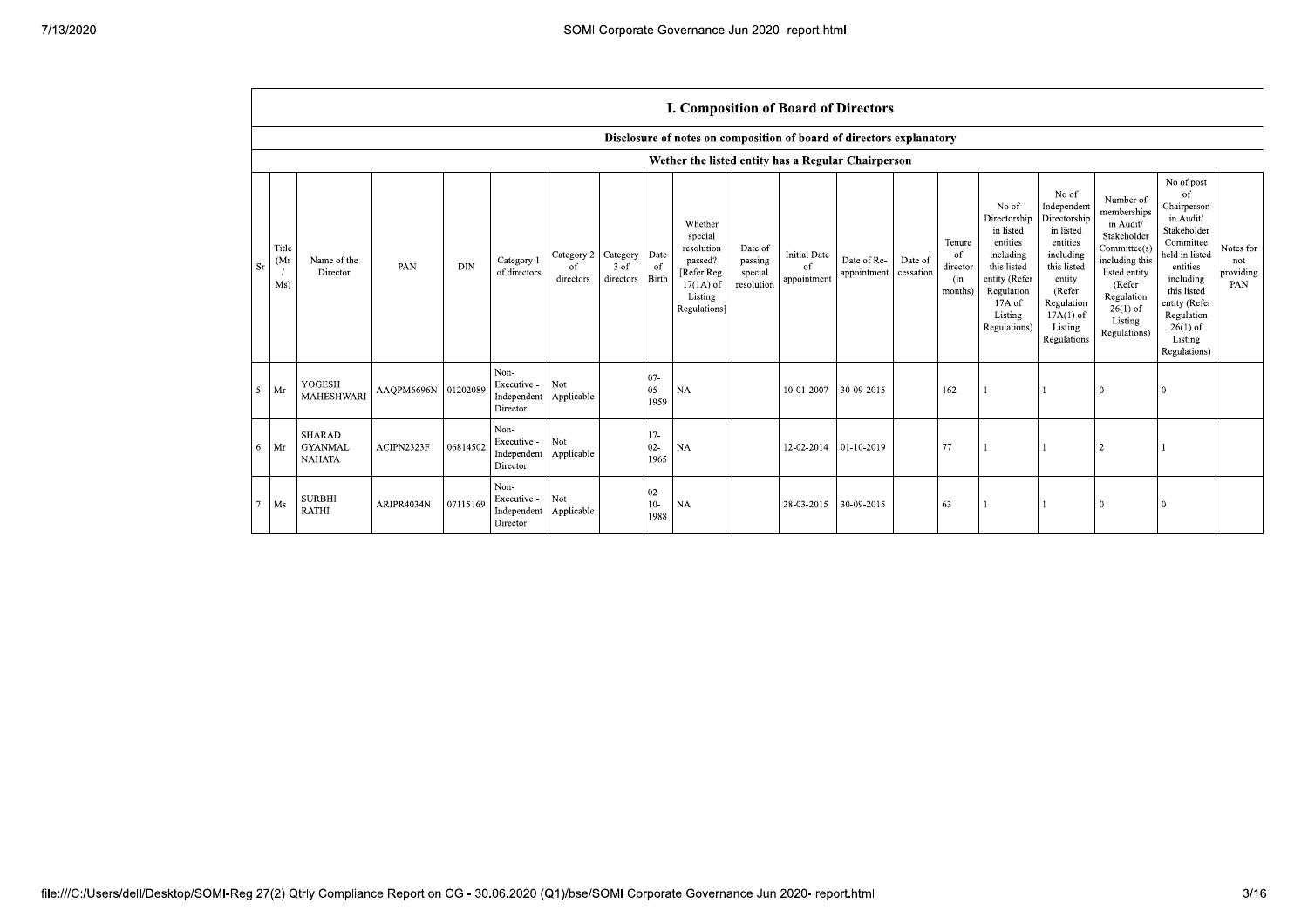| 7/13/2020      | SOMI Corporate Governance Jun 2020- report.html |                                                                                                     |                                         |                            |                        |                      |         |
|----------------|-------------------------------------------------|-----------------------------------------------------------------------------------------------------|-----------------------------------------|----------------------------|------------------------|----------------------|---------|
|                |                                                 |                                                                                                     |                                         |                            |                        |                      |         |
|                | <b>Audit Committee Details</b>                  |                                                                                                     |                                         |                            |                        |                      |         |
|                |                                                 | Whether the Audit Committee has a Regular Chairperson   Yes                                         |                                         |                            |                        |                      |         |
| <b>Sr</b>      | DIN<br>Number                                   | Name of Committee<br>members                                                                        | Category 1 of directors                 | Category 2 of<br>directors | Date of<br>Appointment | Date of<br>Cessation | Remarks |
|                | 00648532                                        | <b>MAHENDRA</b><br><b>RAKHECHA</b>                                                                  | Non-Executive - Independent<br>Director | Chairperson                | 12-02-2014             |                      |         |
| $\mathfrak{D}$ |                                                 | 00351860 GAURAV BHANSALI                                                                            | <b>Executive Director</b>               | Member                     | 12-02-2014             |                      |         |
| 3              |                                                 | $\begin{array}{ c c c c }\n\hline\n & \text{SHARAD GYANMAL} \\ \hline\n\end{array}$<br>$\it NAHATA$ | Non-Executive - Independent<br>Director | Member                     | 12-02-2014             |                      |         |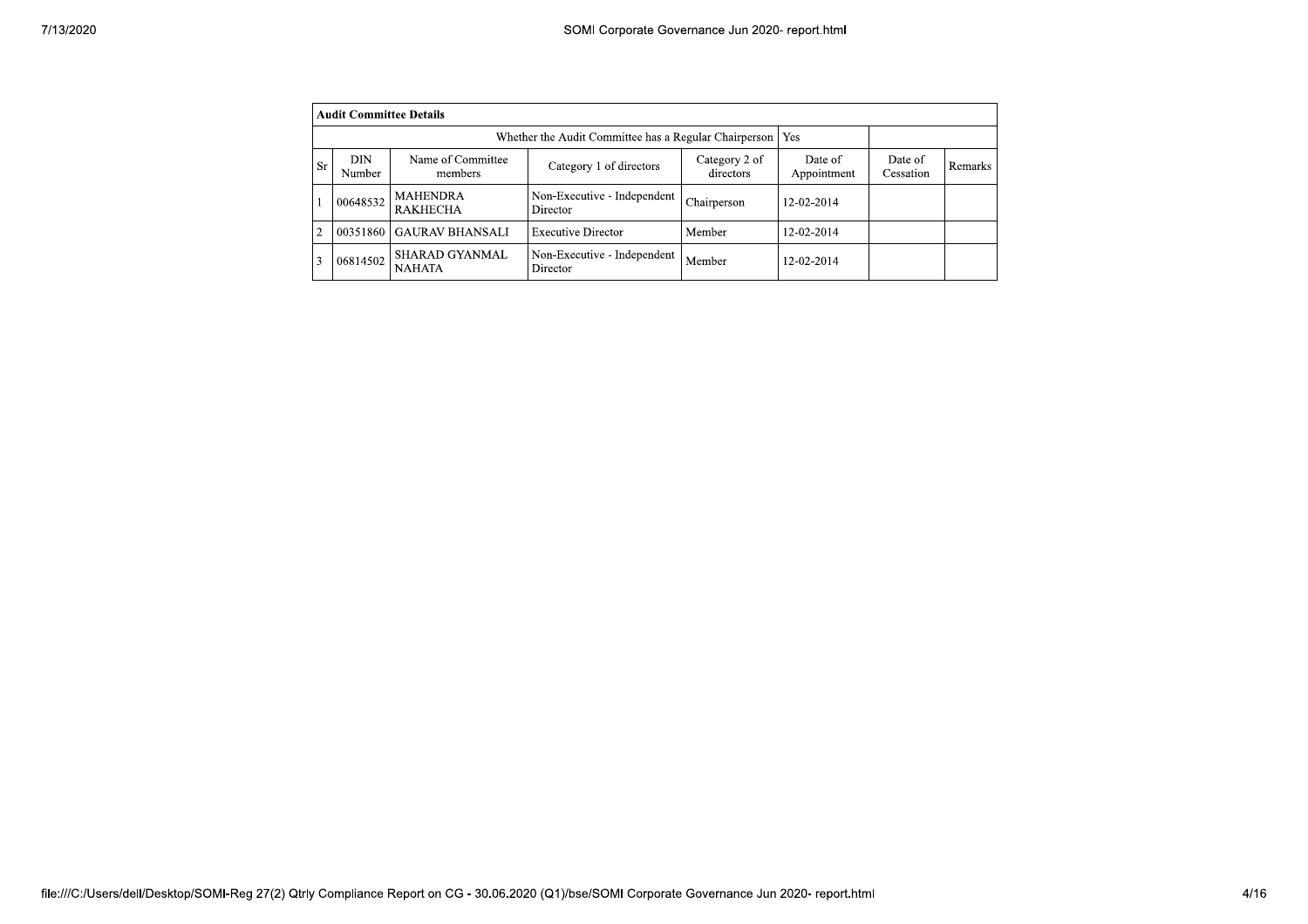|                |                      | Nomination and remuneration committee  |                                                                             |                            |                        |                      |                |
|----------------|----------------------|----------------------------------------|-----------------------------------------------------------------------------|----------------------------|------------------------|----------------------|----------------|
|                |                      |                                        | Whether the Nomination and remuneration committee has a Regular Chairperson |                            | Yes                    |                      |                |
| <b>Sr</b>      | <b>DIN</b><br>Number | Name of Committee<br>members           | Category 1 of directors                                                     | Category 2 of<br>directors | Date of<br>Appointment | Date of<br>Cessation | <b>Remarks</b> |
|                | 01202089             | YOGESH<br><b>MAHESHWARI</b>            | Non-Executive - Independent<br>Director                                     | Chairperson                | 14-08-2014             |                      |                |
| $\overline{2}$ | 00648532             | <b>MAHENDRA</b><br><b>RAKHECHA</b>     | Non-Executive - Independent<br>Director                                     | Member                     | 14-08-2014             |                      |                |
| 3              | 06814502             | <b>SHARAD GYANMAL</b><br><b>NAHATA</b> | Non-Executive - Independent<br>Director                                     | Member                     | 14-08-2014             |                      |                |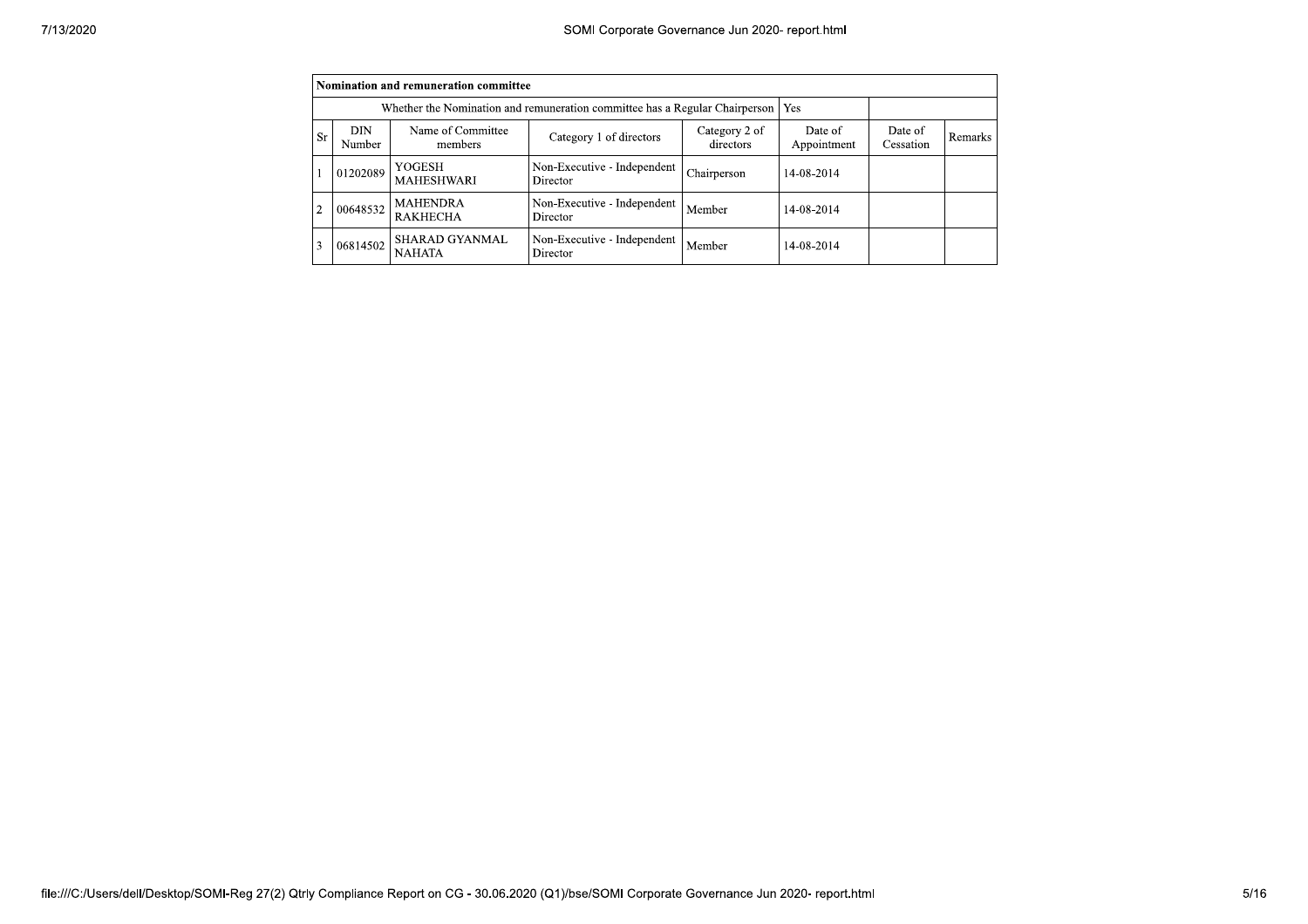|                | <b>Stakeholders Relationship Committee</b> |                                                                                 |                                         |                            |                        |                      |         |  |  |  |
|----------------|--------------------------------------------|---------------------------------------------------------------------------------|-----------------------------------------|----------------------------|------------------------|----------------------|---------|--|--|--|
|                |                                            | Whether the Stakeholders Relationship Committee has a Regular Chairperson   Yes |                                         |                            |                        |                      |         |  |  |  |
| <b>Sr</b>      | DIN.<br>Number                             | Name of Committee<br>members                                                    | Category 1 of directors                 | Category 2 of<br>directors | Date of<br>Appointment | Date of<br>Cessation | Remarks |  |  |  |
|                | 06814502                                   | <b>SHARAD GYANMAL</b><br><b>NAHATA</b>                                          | Non-Executive - Independent<br>Director | Chairperson                | 14-08-2014             |                      |         |  |  |  |
| $\overline{2}$ | 00648532                                   | <b>MAHENDRA</b><br><b>RAKHECHA</b>                                              | Non-Executive - Independent<br>Director | Member                     | 14-08-2014             |                      |         |  |  |  |
| 3              | 00351851                                   | VIMAL BHANSALI                                                                  | <b>Executive Director</b>               | Member                     | 14-08-2014             |                      |         |  |  |  |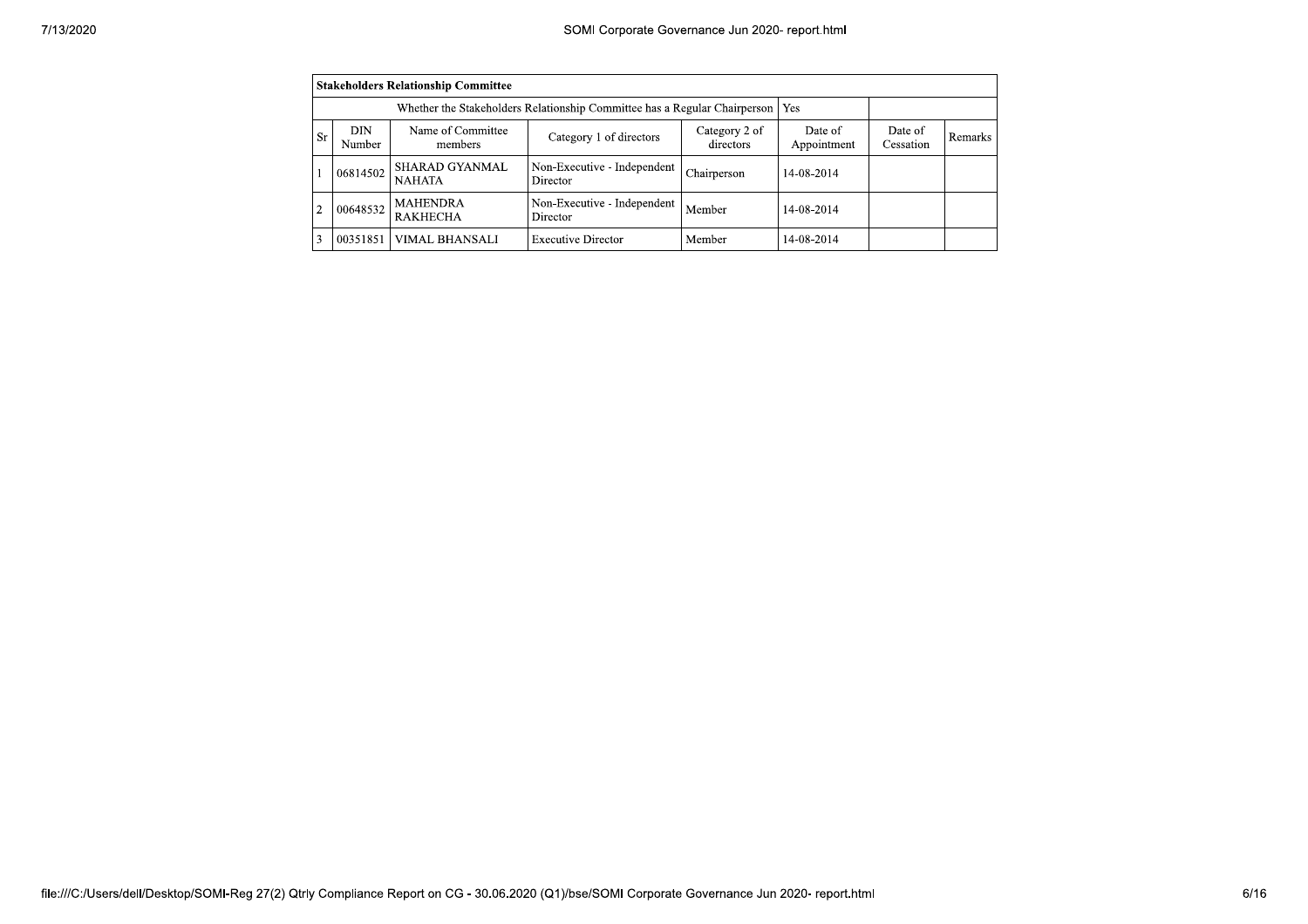|           | <b>Risk Management Committee</b> |                                                                 |                            |                            |                        |                      |         |  |  |
|-----------|----------------------------------|-----------------------------------------------------------------|----------------------------|----------------------------|------------------------|----------------------|---------|--|--|
|           |                                  | Whether the Risk Management Committee has a Regular Chairperson |                            |                            |                        |                      |         |  |  |
| <b>Sr</b> | DIN<br>Number                    | Name of Committee<br>members                                    | Category 1 of<br>directors | Category 2 of<br>directors | Date of<br>Appointment | Date of<br>Cessation | Remarks |  |  |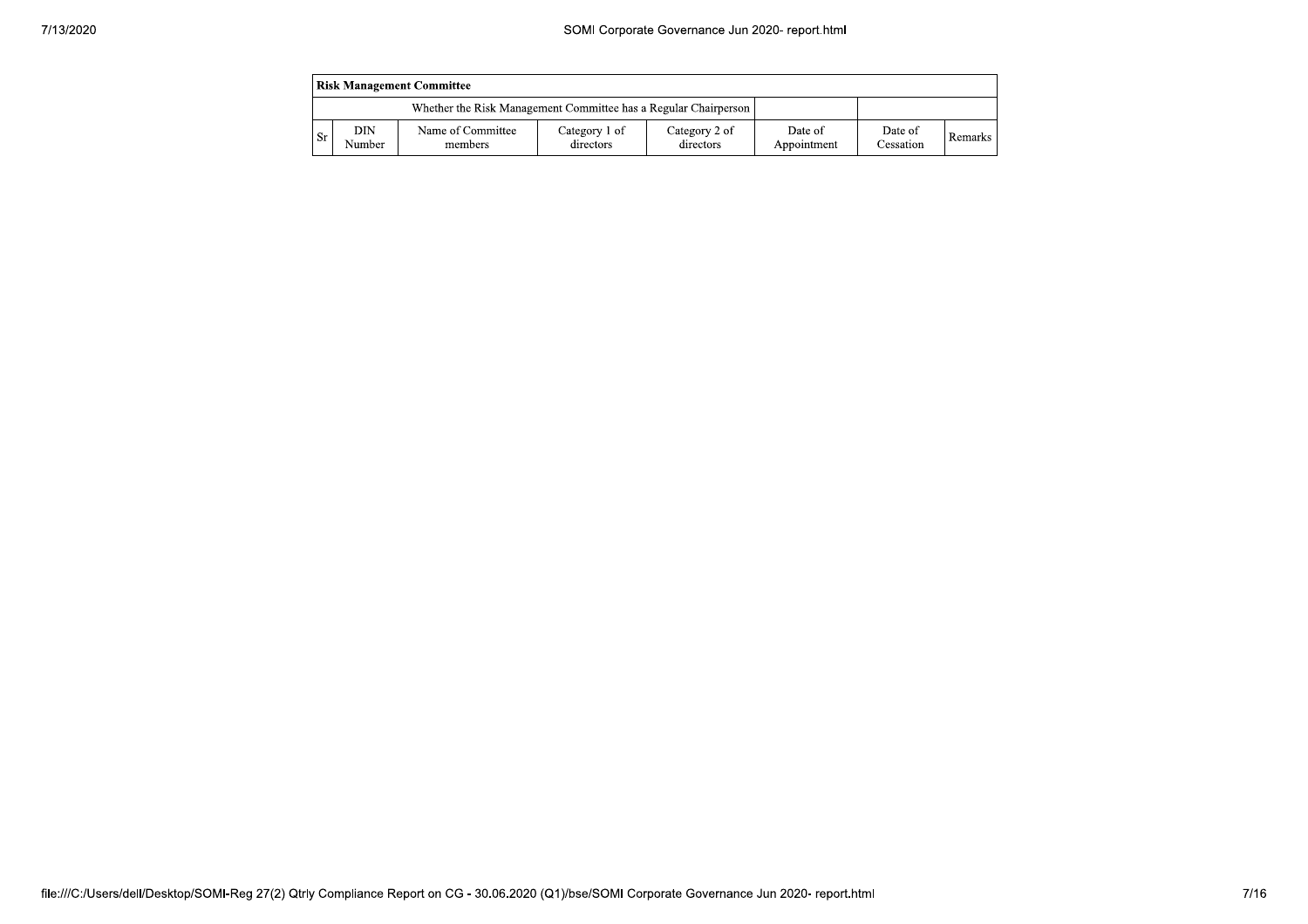|                | <b>Corporate Social Responsibility Committee</b> |                                                                                       |                                         |                            |                        |                      |         |  |  |  |
|----------------|--------------------------------------------------|---------------------------------------------------------------------------------------|-----------------------------------------|----------------------------|------------------------|----------------------|---------|--|--|--|
|                |                                                  | Whether the Corporate Social Responsibility Committee has a Regular Chairperson   Yes |                                         |                            |                        |                      |         |  |  |  |
| Sr             | DIN<br>Number                                    | Name of Committee<br>members                                                          | Category 1 of directors                 | Category 2 of<br>directors | Date of<br>Appointment | Date of<br>Cessation | Remarks |  |  |  |
|                | 00351846                                         | <b>OM PRAKASH</b><br><b>BHANSALI</b>                                                  | <b>Executive Director</b>               | Chairperson                | 31-03-2015             |                      |         |  |  |  |
| $\overline{c}$ | 00351851                                         | VIMAL BHANSALI                                                                        | <b>Executive Director</b>               | Member                     | 31-03-2015             |                      |         |  |  |  |
| 3              | 00648532                                         | <b>MAHENDRA</b><br><b>RAKHECHA</b>                                                    | Non-Executive - Independent<br>Director | Member                     | 31-03-2015             |                      |         |  |  |  |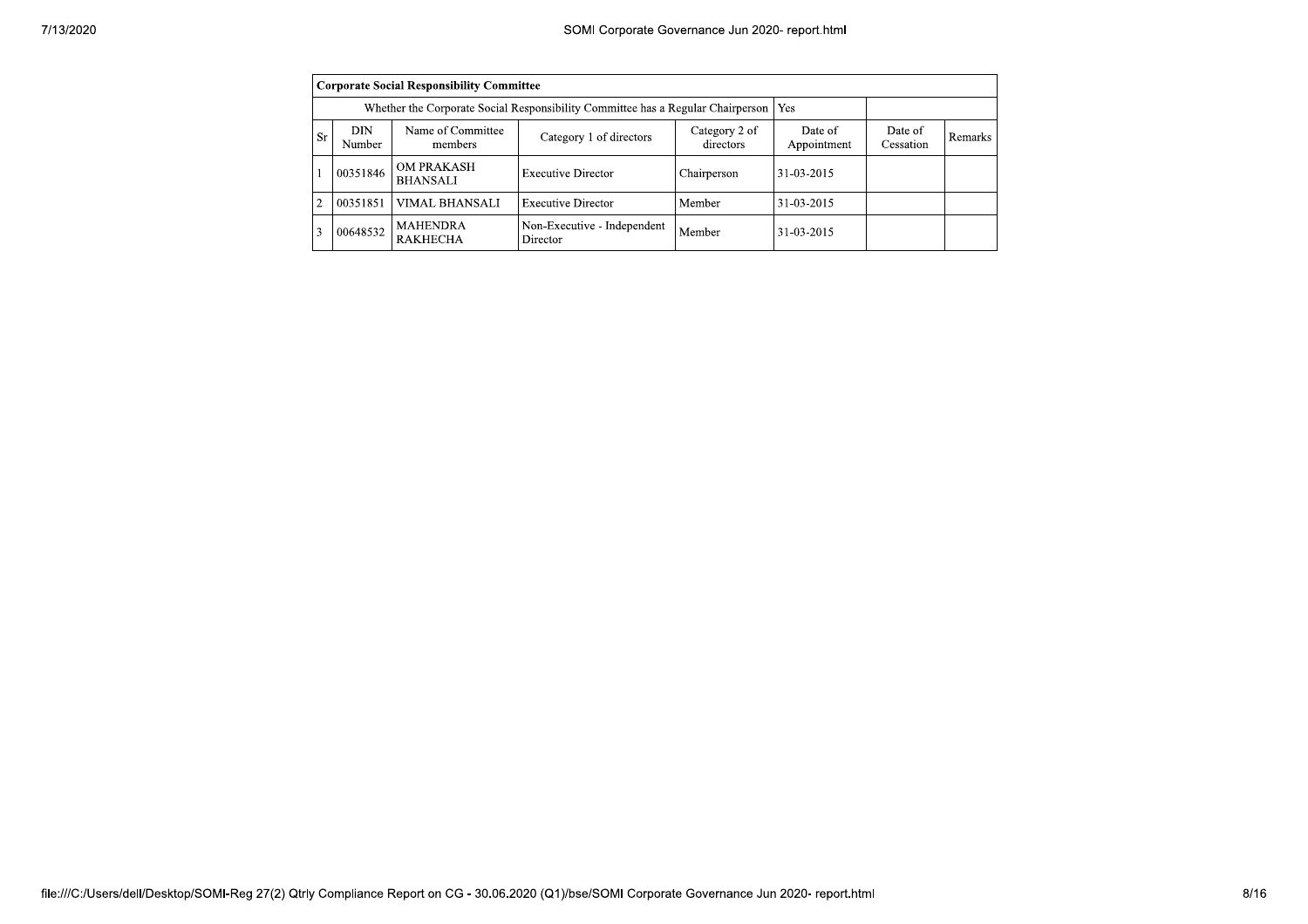| Other Committee |                                                                                                                                     |  |  |
|-----------------|-------------------------------------------------------------------------------------------------------------------------------------|--|--|
|                 | Sr   DIN Number   Name of Committee members   Name of other committee   Category 1 of directors   Category 2 of directors   Remarks |  |  |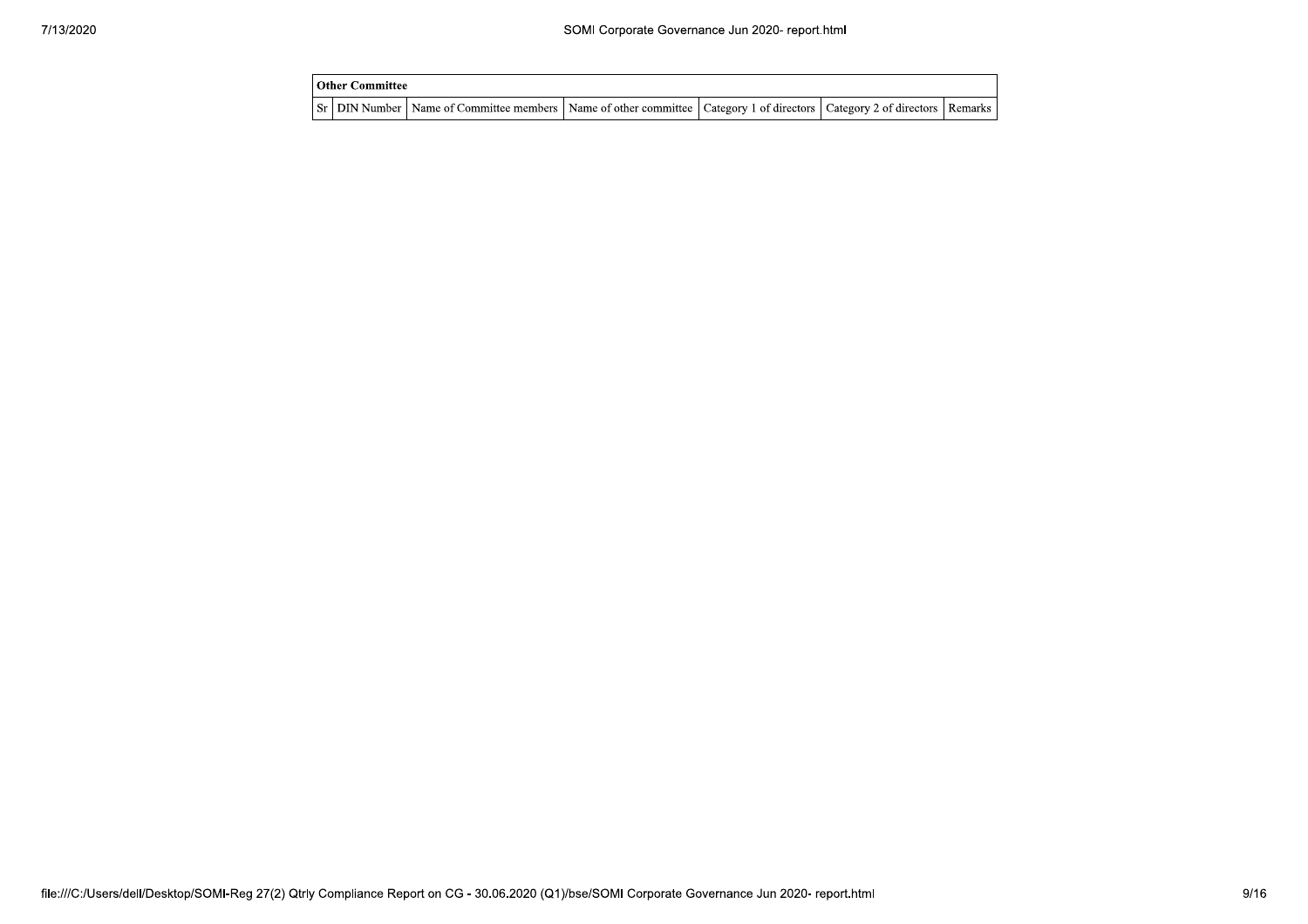|                | <b>Annexure 1</b>                                             |                                                               |                                                                   |                                       |                                                     |                                    |                                                           |  |  |
|----------------|---------------------------------------------------------------|---------------------------------------------------------------|-------------------------------------------------------------------|---------------------------------------|-----------------------------------------------------|------------------------------------|-----------------------------------------------------------|--|--|
|                | <b>Annexure 1</b>                                             |                                                               |                                                                   |                                       |                                                     |                                    |                                                           |  |  |
|                | <b>III. Meeting of Board of Directors</b>                     |                                                               |                                                                   |                                       |                                                     |                                    |                                                           |  |  |
|                | Disclosure of notes on meeting of board of                    | directors explanatory                                         |                                                                   |                                       |                                                     |                                    |                                                           |  |  |
| Sr             | $Date(s)$ of meeting<br>$(if any)$ in the<br>previous quarter | $Date(s)$ of<br>meeting (if any)<br>in the current<br>quarter | Maximum gap between<br>any two consecutive (in<br>number of days) | Notes for<br>not<br>providing<br>Date | Whether<br>requirement of<br>Quorum met<br>(Yes/No) | Number of<br>Directors<br>present* | No. of Independent<br>Directors attending<br>the meeting* |  |  |
|                | 14-02-2020                                                    |                                                               |                                                                   |                                       | Yes                                                 | 5                                  |                                                           |  |  |
| $\overline{c}$ |                                                               | 21-05-2020                                                    | 96                                                                |                                       | Yes                                                 | 3                                  | $\theta$                                                  |  |  |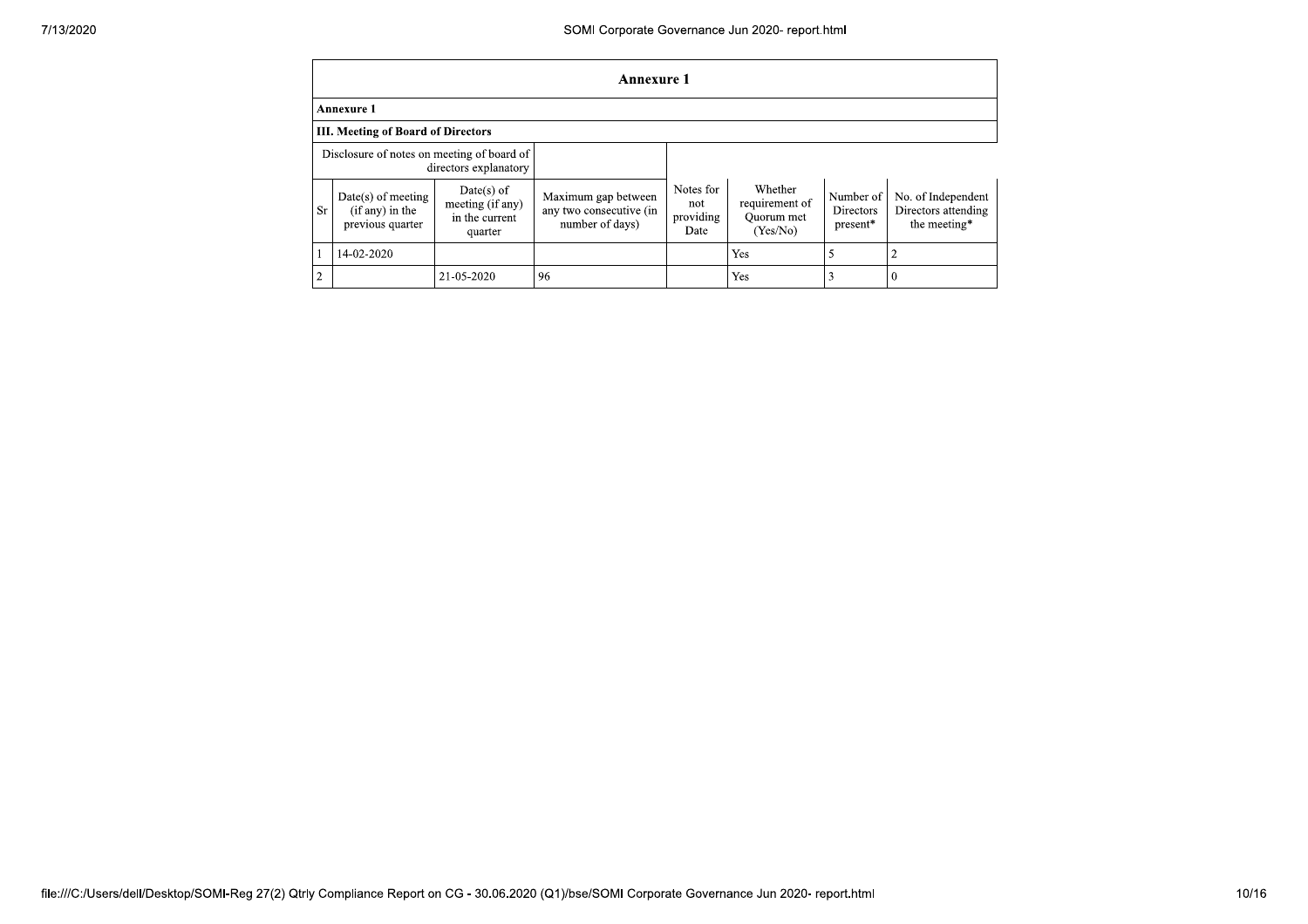|    | Annexure 1                       |                                                                                                         |                                                                      |                               |                                       |                                                     |                                       |                                                                 |  |
|----|----------------------------------|---------------------------------------------------------------------------------------------------------|----------------------------------------------------------------------|-------------------------------|---------------------------------------|-----------------------------------------------------|---------------------------------------|-----------------------------------------------------------------|--|
|    | <b>IV. Meeting of Committees</b> |                                                                                                         |                                                                      |                               |                                       |                                                     |                                       |                                                                 |  |
|    |                                  |                                                                                                         | Disclosure of notes on meeting of committees explanatory             |                               |                                       |                                                     |                                       |                                                                 |  |
| Sr | Name of<br>Committee             | $Date(s)$ of meeting (Enter dates<br>of Previous quarter and Current<br>quarter in chronological order) | Maximum gap<br>between any two<br>consecutive (in<br>number of days) | Name of<br>other<br>committee | Reson for<br>not<br>providing<br>date | Whether<br>requirement<br>of Ouorum<br>met (Yes/No) | Number<br>of<br>Directors<br>present* | No. of<br>Independent<br>Directors<br>attending the<br>meeting* |  |
|    | Audit<br>Committee               | 14-02-2020                                                                                              |                                                                      |                               |                                       | Yes                                                 | 3                                     |                                                                 |  |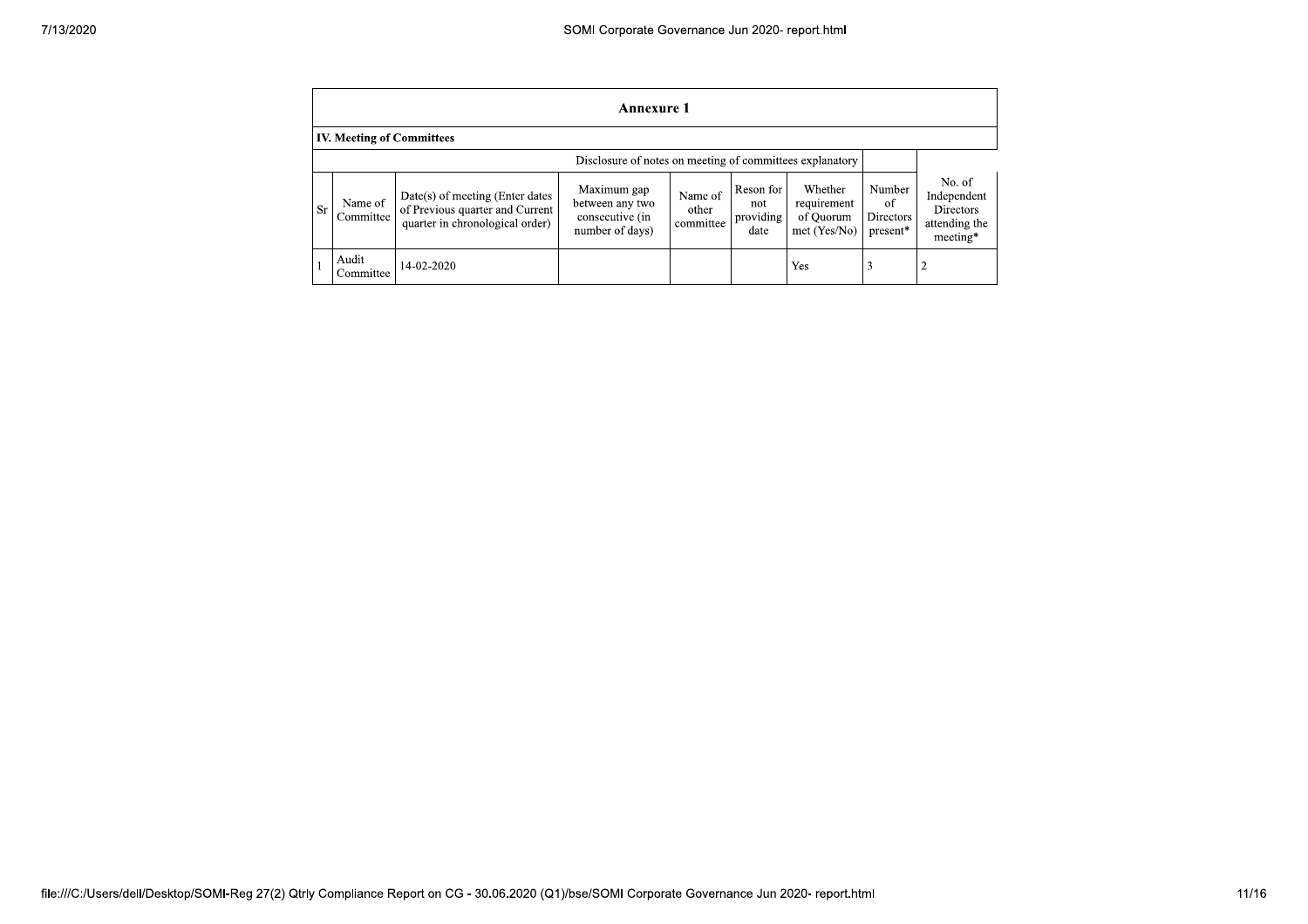|                | <b>Annexure 1</b>                                                                                         |                                  |                                                                    |  |  |  |  |  |  |
|----------------|-----------------------------------------------------------------------------------------------------------|----------------------------------|--------------------------------------------------------------------|--|--|--|--|--|--|
|                | V. Related Party Transactions                                                                             |                                  |                                                                    |  |  |  |  |  |  |
| Sr.            | Subject                                                                                                   | Compliance status<br>(Yes/No/NA) | If status is "No" details of non-<br>compliance may be given here. |  |  |  |  |  |  |
|                | Whether prior approval of audit committee obtained                                                        | <b>NA</b>                        |                                                                    |  |  |  |  |  |  |
| $\overline{2}$ | Whether shareholder approval obtained for material RPT                                                    | NA                               |                                                                    |  |  |  |  |  |  |
| 3              | Whether details of RPT entered into pursuant to omnibus approval<br>have been reviewed by Audit Committee | Yes                              |                                                                    |  |  |  |  |  |  |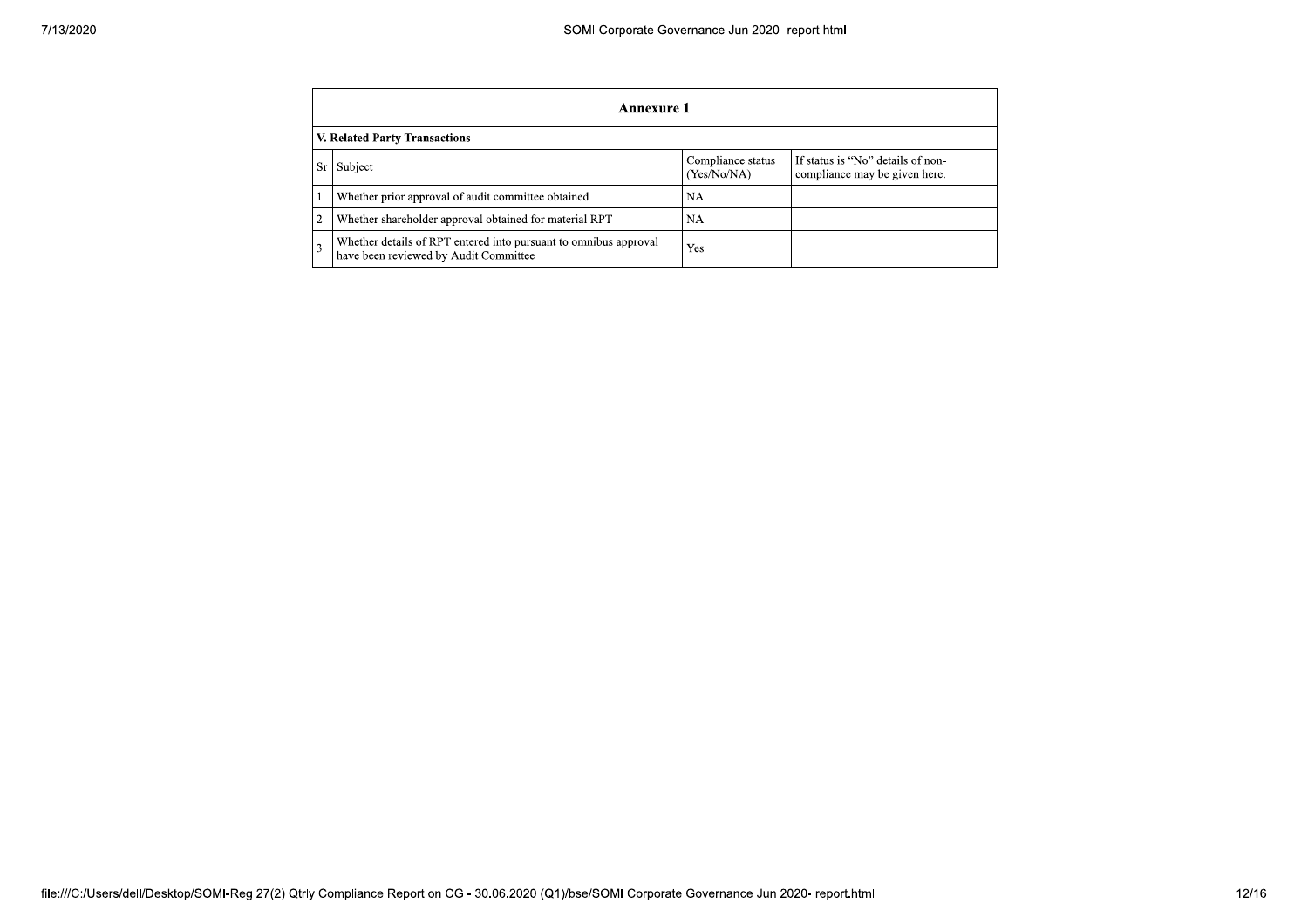| 7/13/2020 |   | SOMI Corporate Governance Jun 2020- report.html                                                                                                                                                                 |                               |  |  |
|-----------|---|-----------------------------------------------------------------------------------------------------------------------------------------------------------------------------------------------------------------|-------------------------------|--|--|
|           |   | <b>Annexure 1</b>                                                                                                                                                                                               |                               |  |  |
|           |   | <b>VI. Affirmations</b>                                                                                                                                                                                         |                               |  |  |
|           |   | Sr Subject                                                                                                                                                                                                      | Compliance<br>status (Yes/No) |  |  |
|           |   | The composition of Board of Directors is in terms of SEBI (Listing obligations and disclosure requirements)<br>Regulations, 2015                                                                                | Yes                           |  |  |
|           |   | The composition of the following committees is in terms of SEBI(Listing obligations and disclosure requirements)<br>Regulations, 2015 a. Audit Committee                                                        | $\operatorname{Yes}$          |  |  |
|           |   | The composition of the following committees is in terms of SEBI(Listing obligations and disclosure requirements)<br>Regulations, 2015. b. Nomination & remuneration committee                                   | Yes                           |  |  |
|           |   | The composition of the following committees is in terms of SEBI(Listing obligations and disclosure requirements)<br>Regulations, 2015. c. Stakeholders relationship committee                                   | Yes                           |  |  |
|           |   | The composition of the following committees is in terms of SEBI(Listing obligations and disclosure requirements)<br>Regulations, 2015. d. Risk management committee (applicable to the top 500 listed entities) | NA                            |  |  |
|           | 6 | The committee members have been made aware of their powers, role and responsibilities as specified in SEBI<br>(Listing obligations and disclosure requirements) Regulations, 2015.                              | Yes                           |  |  |
|           |   | The meetings of the board of directors and the above committees have been conducted in the manner as specified in<br>SEBI (Listing obligations and disclosure requirements) Regulations, 2015.                  | Yes                           |  |  |
|           |   | This report and/or the report submitted in the previous quarter has been placed before Board of Directors.                                                                                                      | $\operatorname{Yes}$          |  |  |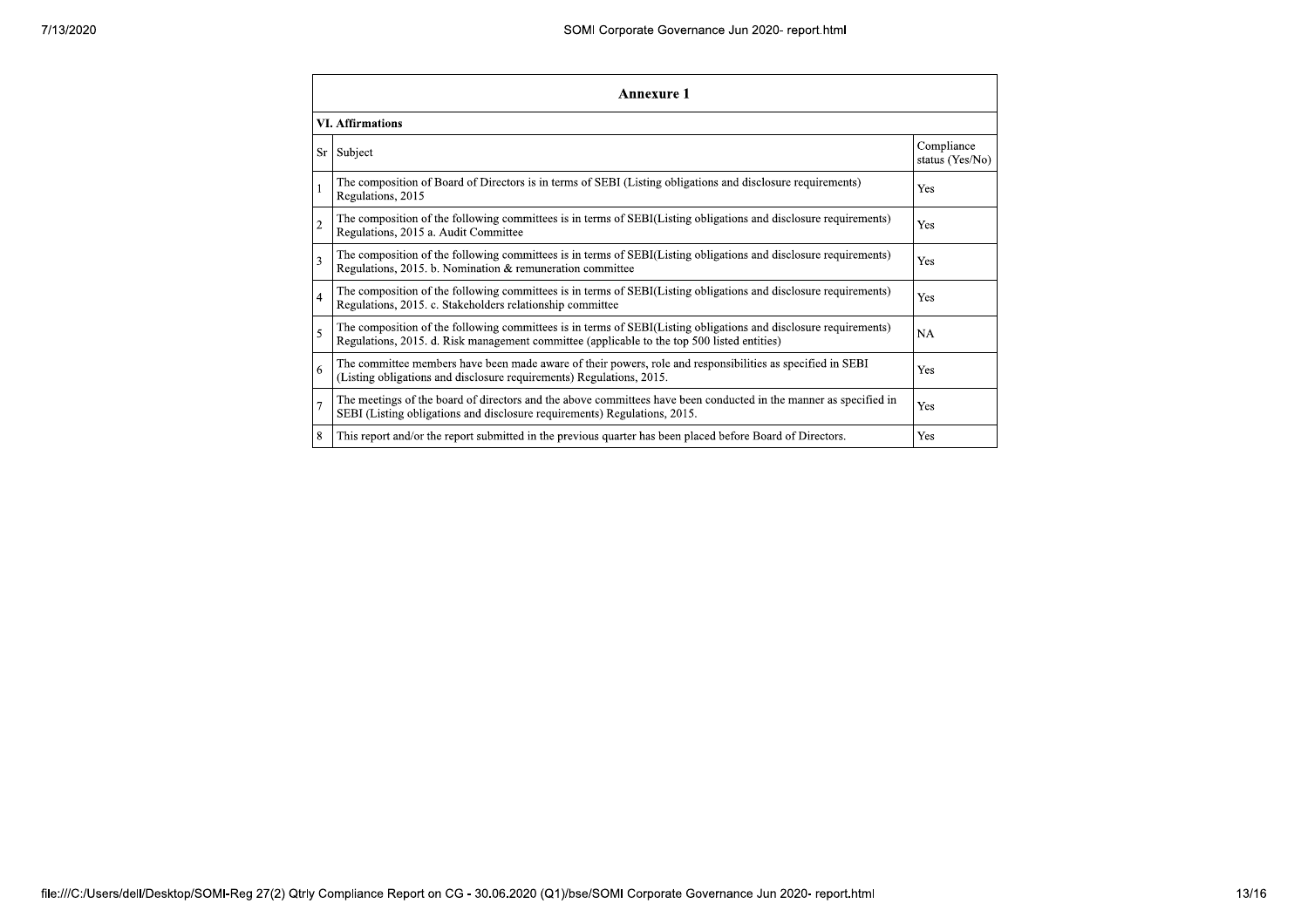| Annexure 1 |                   |                     |  |  |
|------------|-------------------|---------------------|--|--|
| <b>Sr</b>  | Subject           | Compliance status   |  |  |
|            | Name of signatory | OM PRAKASH BHANSALI |  |  |
|            | Designation       | Managing Director   |  |  |